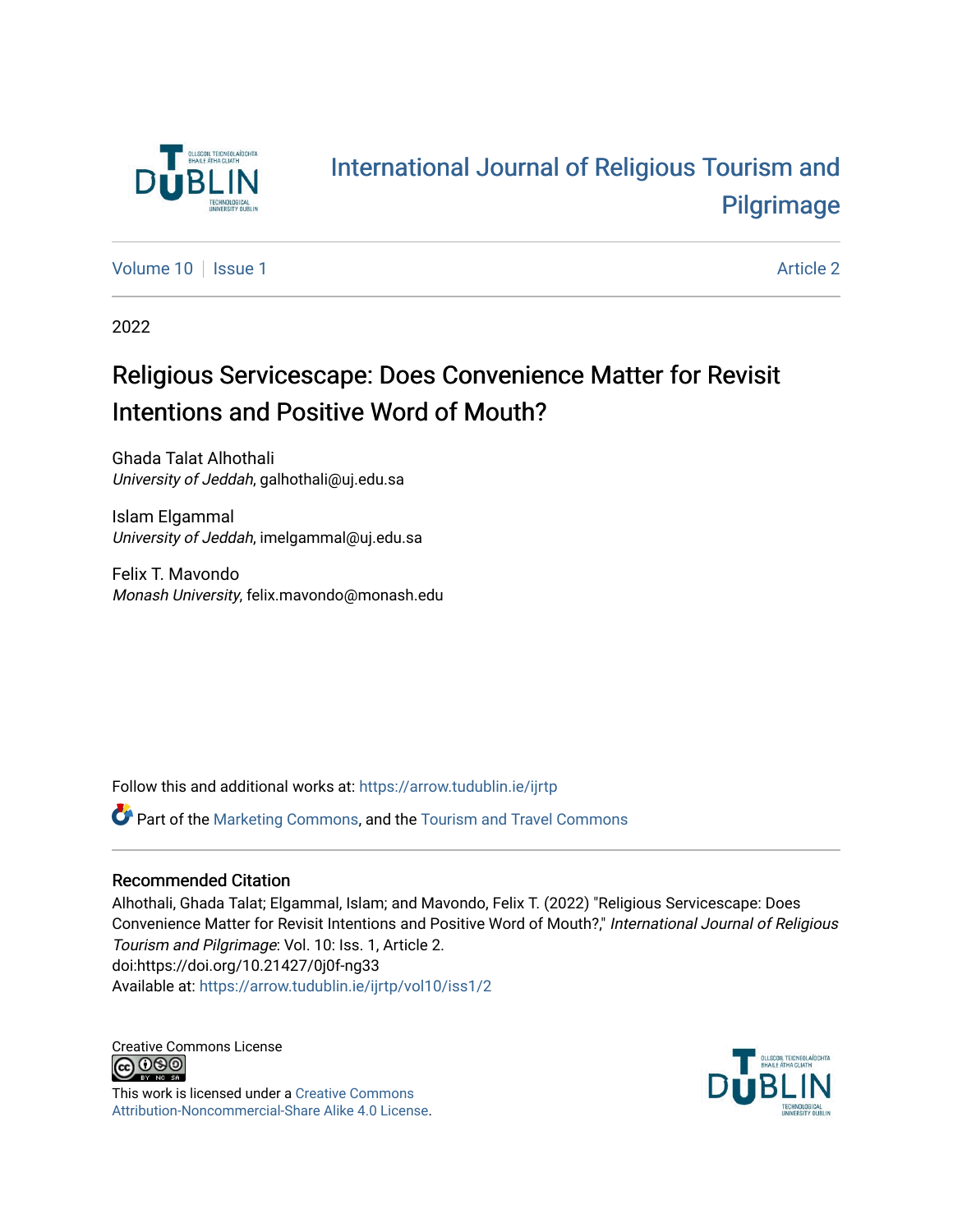# Religious Servicescape: Does Convenience Matter for Revisit Intentions and Positive Word of Mouth?

### Cover Page Footnote

This work is funded by the deanship of Scientific Research (DSR), University of Jeddah, Jeddah, under grant No. (Uj-02-18-ICP). The authors, therefore, acknowledge with thanks DSR technical and financial support.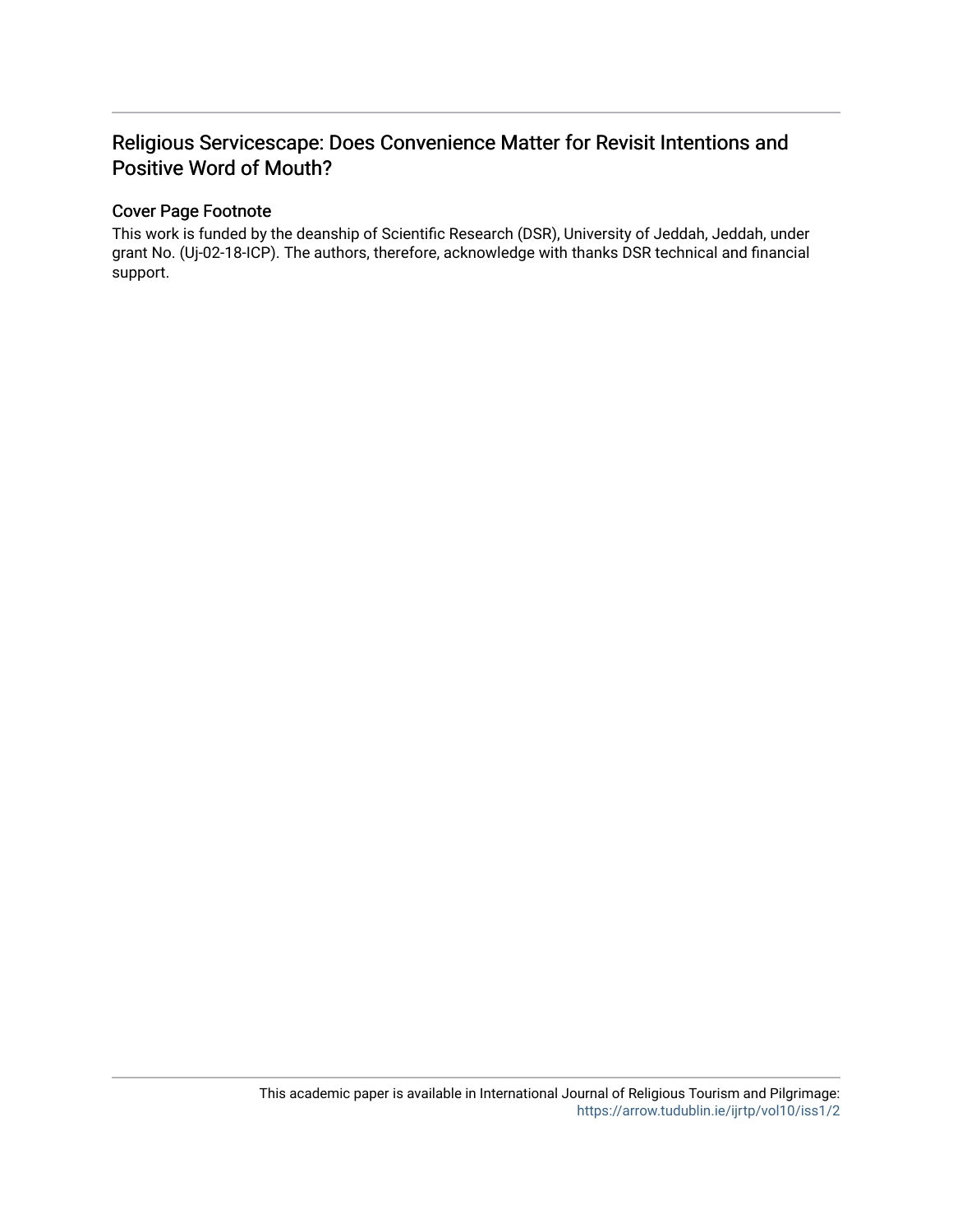# **Religious Servicescape: Does Convenience Matter for Revisit Intentions and Positive Word of Mouth?**

**Ghada Talat Alhothali**  University of Jeddah galhothali@uj.edu.sa

## **Islam Elgammal**

University of Jeddah imelgammal@uj.edu.sa

## **Felix T. Mavondo**

Monash University Felix.mavondo@monash.edu

> Umrah is an optional holy ritual that is highly rewarded when performed in the month of Ramadan. Hence, managing such an event is a challenging mission facing stakeholders. However, limited studies have examined the quality of services provided in the Umrah site (i.e., the Holy Mosque in the city of Makkah, Saudi Arabia) from the pilgrims' perspective. The current study examines the influence of religious servicescape on service convenience and investigates whether service convenience matters to pilgrims. Further, the study tests the role of religious attractiveness (i.e., of the Kaaba) on pilgrims' behavioural outcomes (i.e. intention to revisit and Positive Word of Mouth (PWOM). A Mixed-method approach is followed to collect rich data (i.e., quantitative and qualitative). The findings demonstrate that religious servicescape has a critical impact on service convenience. The results also show that service convenience is also a significant mediator between servicescape and PWOM. However, service convenience does not mediate the relationship between religious servicescape and intention to revisit. Consequently, service convenience in the religious context matters to pilgrims and the service provider. Further, Kaaba attractiveness creates a 'halo' effect.

**Key Words**: Saudi Arabia, Umrah, religious servicescape, service convenience, Kaaba

## **Introduction**

Umrah, the small pilgrimage, is a ritual that takes place at the Holy Mosque in the city of Makkah. Although Umrah is neither time-restricted nor compulsory, it is recommended by the Prophet Muhammed (PBUH) to be performed during the fasting month of Ramadan (Alhothali *et al.,* 2021; Elgammal *et al.,* 2022). Therefore, Muslims around the world prefer to perform this ritual during this month which results in massive gatherings that are a challenge for Saudi stakeholders involved in managing the site.

Since Umrah is performed in the Holy Mosque, the General Presidency of the Affairs of the Two Holy Mosques (GPAM) is concerned with service provision and management to the Two Holy Mosques in Saudi Arabia. The government of Saudi Arabia considers servicing pilgrims as an honour that the country is proud of. The government with the collaboration of other stakeholders

seeks to ensure the success of this noble mission (Alhothali *et al*., 2021). Due to the limited research in this particular context i.e. pilgrims' service experience within the Holy Mosque, the country is investing in research to improve service provision and to increase their efforts to create preferable pilgrim's experiences throughout their religious trips to sacred places (Vision and Mission, 2030). The gatherings of very large groups of people from different cultures, ages, languages, and Islamic schools complicate the mission of managing this event. Managing such large groups in a mosque with 750,000 square meters of space and a capacity of 3 million worshippers is an ultimate challenge. Hence, service providers strive to provide quality services. However, research focusing on the quality of services during Islamic religious gatherings is relatively recent (Eid, 2012).

Most of the existing research to explore the role of the servicescape on consumers' perception of value,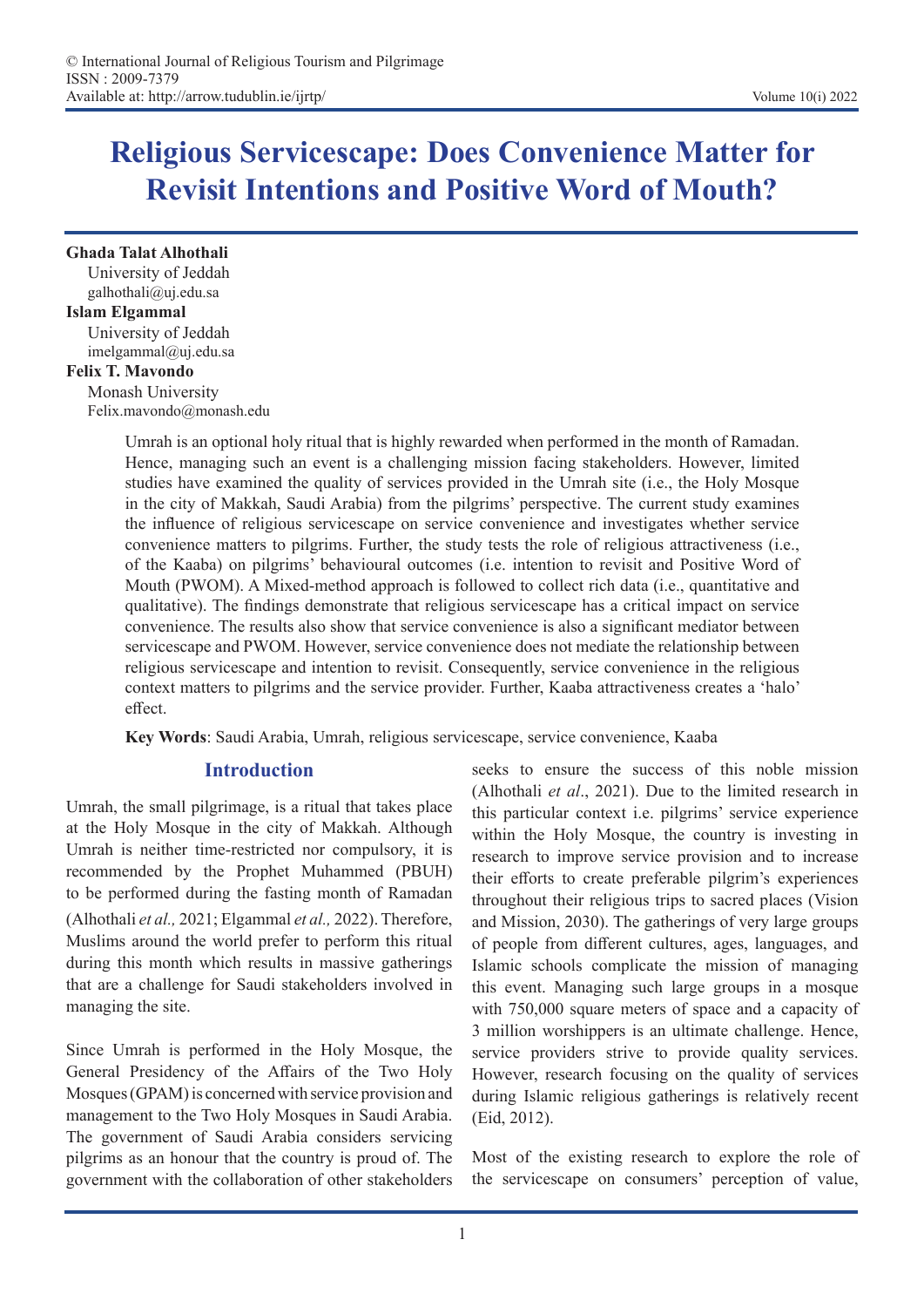service convenience, and customer engagement has been conducted in commercial settings (Bitner, 1992; Arnould, Price & Tierney, 1998; Mari & Poggesi, 2013; Roy *et al*., 2020). To the researchers' knowledge, there are very limited studies that investigate the impact of the servicescape on pilgrims' behaviour in a religious context (Alhothali *et al*., 2021) and whether service convenience matters. However, previous research confirms that the servicescape offers various insights into value and behaviour within the hospitality context. The effects of service convenience and social servicescape on value, revisit intention and WOM warrant further investigation (Chiang, 2018). Moreover, prior studies have emphasised the role of place attractiveness on fostering outcomes and behaviours such as the intention to revisit (Vengesayi *et al*., 2009). However, research investigating the impact of place attractiveness on visitors' behaviour in the religious context is still scarce. This study extends prior research by investigating the role of place attractiveness on pilgrims' intention to revisit and spreading positive word of mouth (PWOM).

The study tests the influence of *Religious Servicescape*  on pilgrims' perception of service convenience. The study further tests the influence of place attractiveness demonstrated by pilgrims' perception of *Kaaba Attractiveness* (i.e., the black cubic building situated in the middle of the Holy Mosque) on pilgrims' behavioural intentions (i.e., intention to revisit and positive word of mouth).

The paper is organised as follows: firstly, the extant literature is explored and scrutinise to inform the development of hypotheses and the conceptual model. Secondly, the methodology is discussed followed by the validation of the measures. This section is followed by data collection, analysis and discussion. Finally, the implications for academics and other stakeholders are discussed followed by limitations and suggestions for future research.

# **Literature Review**

## *Religious Servicescape*

Since services are difficult to assess, different scholars indicate that servicescape (physical environment) in which the services are offered, has an important role in influencing customer experience (Lee *et al*., 2017) and their attitude and value perception (Fernandes & Neves, 2014). Servicescape also has been acknowledged for many years in hospitality research as appealing experiences which significantly influence customer satisfaction and loyalty (Walls *et al*., 2011). Kotler (1973:50) defines the concept of servicescape as

*the design* [of] *buying environments to produce specific emotional effects in the buyer that enhance his* [or her] *purchase probability.* 

Further, Bitner (1992) explains the consumer's dyadic relationship and explores the surrounding physical environment (Bitner, 1992). Bitner also describes the servicescape as

*the built environment (i.e., the manmade, physical surrounding as opposed to the natural or social environment)* (1992:58)*.*

She goes on to define servicescape as:

*all of the objective physical factors that can be controlled by the firm to enhance (or constrain) employee and customer actions* (Bitner, 1992:65).

However, Arnould, Price and Tierney (1998:90) describe the concept as 'consciously designed places, calculated to produce commercially significant actions.' On the other hand, Ezeh and Harris (2007) describe servicescape as

*the design of the physical environment (with or without customer input) housing the service encounter, which elicits internal reactions from customers leading to the display of approach or avoidance behaviors* (2007: 61).

In the current study, a religious servicescape is understood as the physical elements of the sacred place that evoke visitors' innate responses and supports the ritual smoothly, safely, and peacefully.

A recent study has emphasised the role of the religious servicescape on enhancing pilgrims' service experience and its subsequent impact on revisit intentions (Alhothali *et al*., 2021). Furthermore, prior studies have emphasised the impact of servicescape elements on service convenience in a retail setting (Roy *et al*., 2002). Hence, we hypothesise:

## **H1** *Religious Servicescape relates positively to Service Convenience*

## *Service Convenience*

While convenience can be interpreted differently by various people (Yale & Venkatesh, 1986), the term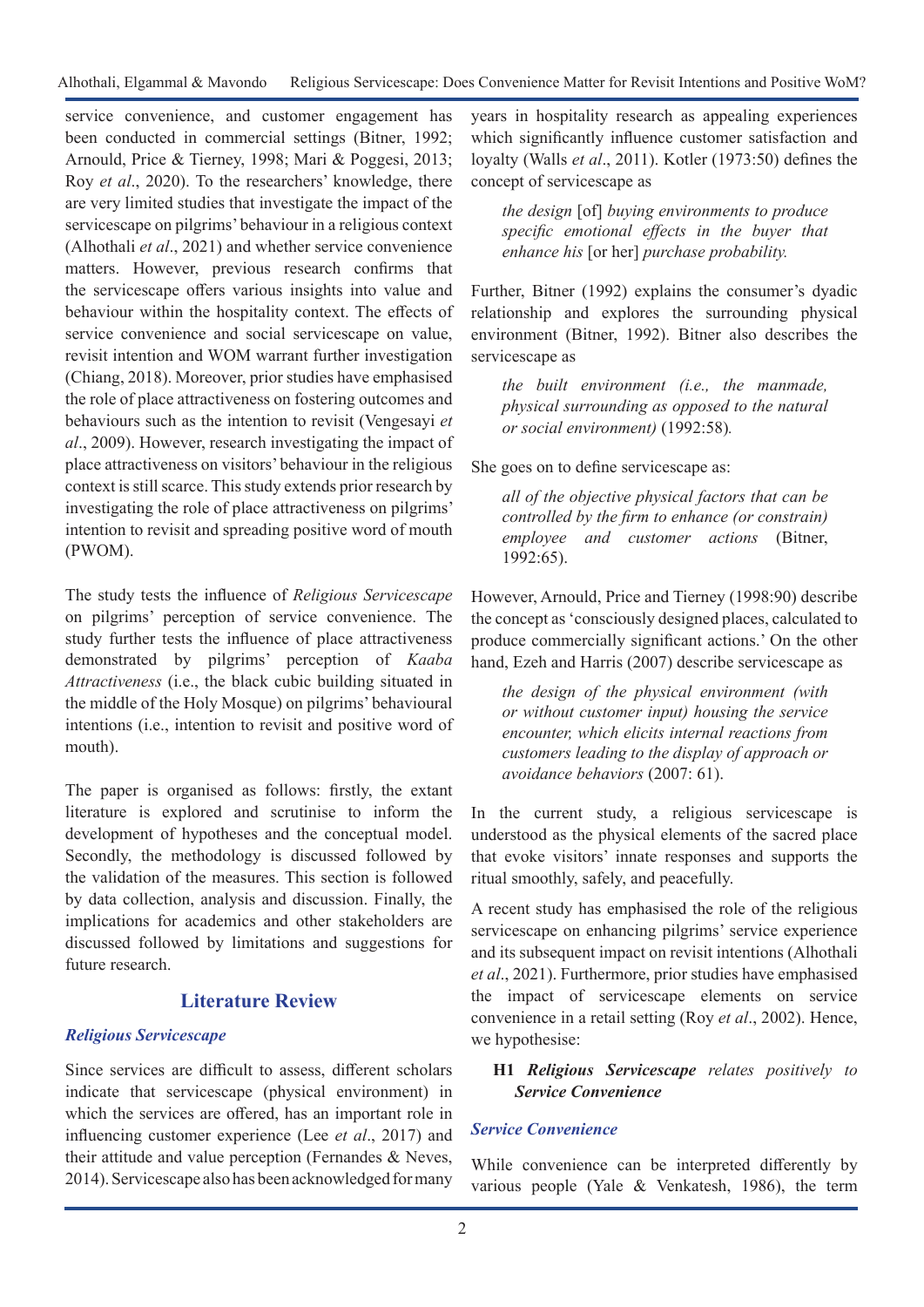emphasises reducing the non-monetary aspects (price) of goods and services such as time and effort (Kelley, 1958; Kotler & Zaltman, 1971). Hence, a convenience-oriented customer is defined as the one who seeks to

*accomplish a task in the shortest time with the least expenditure of human energy* (Morganosky, 1986:37).

'Effort' is used interchangeably with 'energy expenditure' and seen to have three dimensions: emotional, cognitive, and physical. Reduction of the effort spent on obtaining goods/services influences customer satisfaction (Farquhar & Rowley, 2009).

It has been suggested that consumers mostly face difficulties in estimating the amount of effort required to complete different tasks, but at the same time, they tend to try as much effort as possible (Farquhar & Rowley, 2009). Time is also valued differently by various consumers (Farquhar & Rowley, 2009). It is suggested that time pressure and low levels of energy increase the desire for convenience (Brown & McEnally, 1993). Although the concept of convenience is seen to be related to customer /user evaluations of service experiences (Farquhar & Rowley, 2009), studies related to exploring the concept particularly concerning time and effort are still in their early stages (Alba *et al*., 1997, Farquhar & Rowley, 2009).

A pioneering study exploring service convenience emphasises that *Service Convenience* comprises five dimensions: decision convenience, access convenience, transaction convenience, benefit convenience, and postbenefit convenience. Accordingly, Berry and colleagues (2002:5) defined service convenience, as 'time and effort saved by customers while purchasing and using a service.' A recent study (Roy *et al*., 2020) demonstrated the role of service convenience in influencing customer engagement behaviour (i.e., service improvement, customer cooperation, positive word-of-mouth, and customer helping customer). In this study, we argue that pilgrims' perceive *Service Convenience*, where they feel convenience while engaging with the service site, and this impacts their intention to revisit the site. Hence, we hypothesise:

### **H2** *Service Convenience relates positively to Intention to Revisit*

**H3** *Service Convenience relates positively to PWOM*

#### *Place attractiveness*

The city of Makkah is the primary destination for pilgrims in Islam. According to Formica and Uysal, (2006), the attractiveness of a destination depends on its availability and perceived importance. Hence, Kaaba, the house of God, is a religious landmark that is considered attractive as it has been available for all Muslims around the world to visit and accomplish their Hajj and Umrah mission for centuries. Prior studies looked at the main attributes visitors consider when evaluating the attractiveness of a destination, such as facilities, price of venues, and transport networks (Middleton, 1989), historical and cultural sites and natural environment (Gartner, 1989), scenery (Meinung, 1995) clean and peaceful environment, quality of accommodation facilities, family-oriented amenities, safety, accessibility, reputation, entertainment, and recreational opportunities (Kim, 1998). On the other hand, people are seen to be attached to places due to the bonds created with their physical and social settings (Brown *et al*., 2003; Brown & Raymond, 2007).

Hu and Ritchie (1993) and Swarbrooke (1995) indicate that a destination's attractiveness depends on the visit's context such that a religious visit would be different from educational or leisure visits. Therefore, the resources that should be allocated by stakeholders to increase the attractiveness of a certain destination should be grouped according to attractiveness attributes and priorities from the visitors' perspective (Vengesayi *et al*., 2009). Thus, the more a destination is seen as attractive, the more people will visit it. Hence, we hypothesise:

- **H4** *Kaaba Attractiveness relates positively to Service Convenience*
- **H5** *Kaaba Attractiveness relates positively to Intention to Revisit*
- **H6** *Kaaba Attractiveness relates positively to PWOM*

# **Pilgrims' Outcome Behaviours**

#### *Intention to revisit*

Intention to revisit is described by Davidow (2003) and Chang *et al*. (2013) as customer repurchase intention behaviour and his/her continuous use of a certain product/service when needed in the future. Within the tourism and hospitality context, revisit intention refers to visitors' desire to frequently revisit the same destination/ attraction (Kozak, 2011) and continuously stay in the same accommodation type every visit (Kozak, 2011;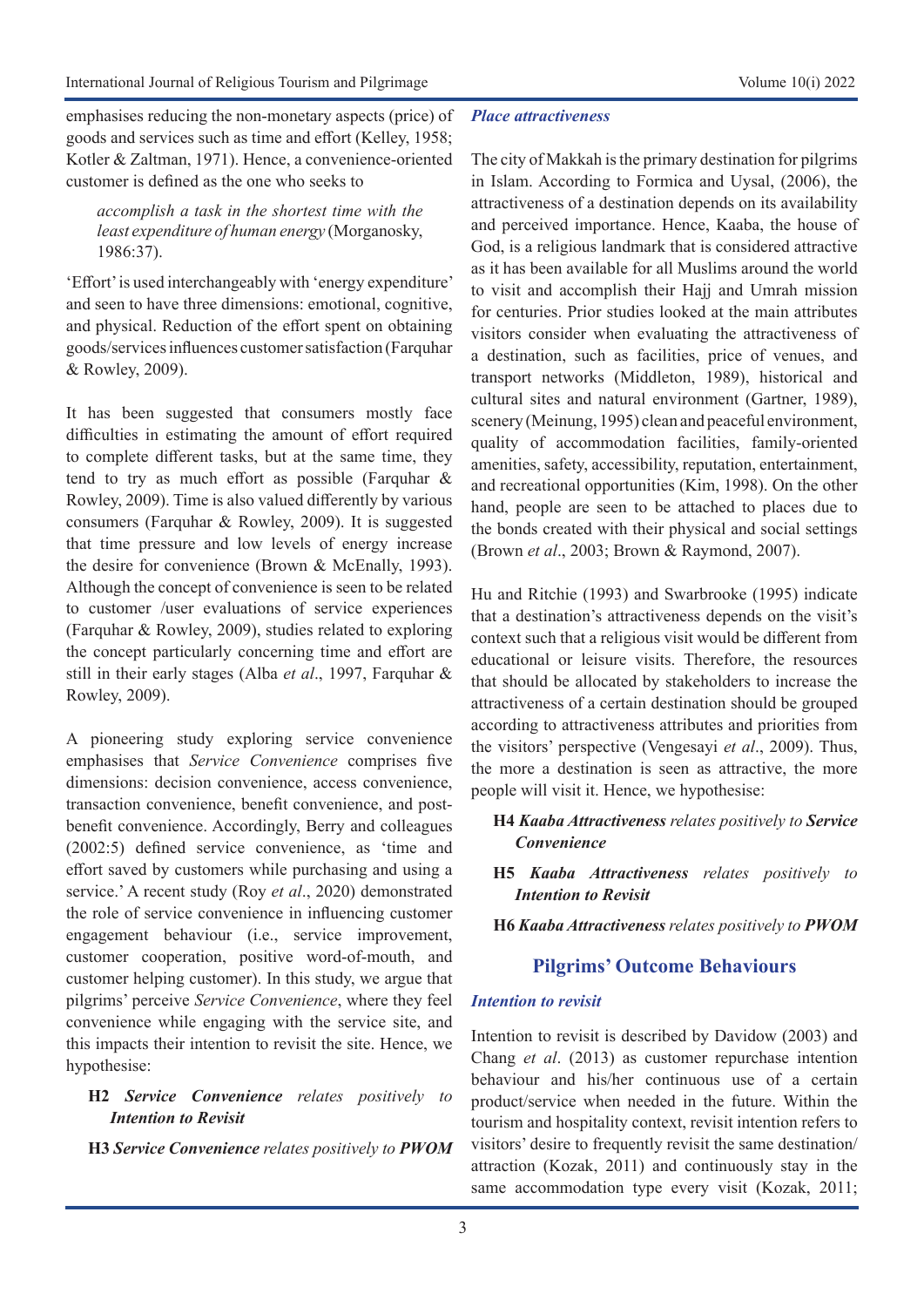Han & Kim, 2010). The physical environment attributes that influence the guests' behaviour and the intention to revisit the place are parts of the *Religious Servicescape*  (Alhothali *et al*., 2021).

## *Positive word of mouth (PWOM)*

PWOM has long been considered a behavioural outcome that needs incremental efforts from companies. It has long been recognised as a tool for promoting a firm's products and services (Gremler *et al*., 2001). Hence, marketing scholars and practitioners make tremendous efforts to understand the factors influencing positive word of mouth dissemination. A pioneering attempt to explore the concept was by Westbrook (1987) who defines the concept as

*informal communications directed at other (potential) consumers about the ownership, usage, or characteristics of particular goods and services and/or their sellers* (Westbrook, 1987:261).

In the current study, PWOM is described as the desire to talk positively to others about the sacred visitor experience. Moreover, marketing-wise, prior studies have recognised that WOM dissemination is significantly influenced by service experience (Ng *et al*., 2011), service recovery and service convenience (Maxham, 2001). PWOM is also influenced by the customer-employee relationship (Gremler *et al*., 2001) and customer trust and satisfaction (Ranaweera & Prabhu, 2003). In tourism, a positive service experience has also been associated with PWOM. Further, Abubakar and Mavondo (2014) found that human factors and emotions are strong predictors of customer satisfaction and PWOM. In a religious tourism context, e-word of mouth is positively related to tourists' attitudes toward Islamic destinations and travel intention (Jalilvand *et al*., 2012). Hence, we further hypothesise :

## **H7** *Intention to Revisit relates positively to PWOM*

- **H8** *Service Convenience mediates the relationship between Religious Servicescape and Intention to Revisit*
- **H9** *Service Convenience mediates the relationship between Religious Servicescape and PWOM*
- **H10** *Kaaba Attractiveness mediates the relationship between Religious Servicescape and Intention to Revisit*
- **H11** *Kaaba Attractiveness mediates the relationship between Religious Servicescape and PWOM*

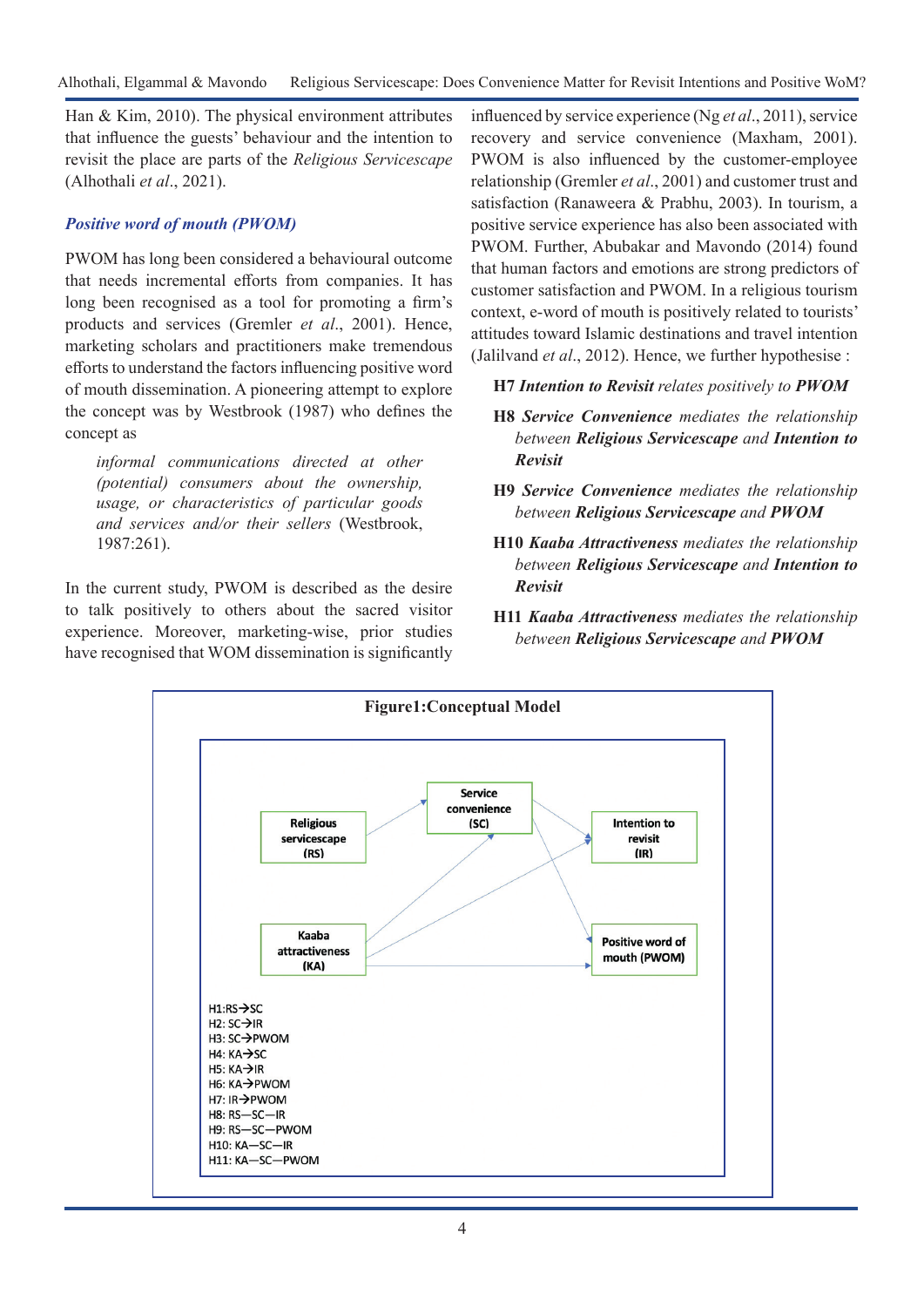#### **Methodology**

A mixed-method approach was followed to collect rich data (Creswell & Creswell, 2018). Unstructured observation was first undertaken for collecting qualitative data. The use of unstructured participatory observation is justified as 'observation may be the only method to obtain data on consumers' behaviour in certain situations' (Boote & Mathews, 1999:15). Qualitative data assist in exploring the experience of undertaking the ritual in real time. Unstructured observation was conducted inside the Holy Mosque during the fasting month of Ramadan in 2018 to observe and understand the services provided inside the Holy mosque and experience the actual servicescape. The main purpose of using participant observation was to gain deeper insights into pilgrims' experience during Umrah through personal immersion.

The researchers decided to perform the journey of Umrah and to undertake participant observation during their visit to understand the quality of the servicescape, and talk to pilgrims to assess how they felt during this journey. This active participation had a positive impact on the study. This led to the collection of rich insights into the services offered within this physical environment (Mulhall, 2003). This is unstructured because it was experiential and did not start with a hypothesis but focused on participation and immersion.

The quantitative data were then collected by using a self-administered questionnaire. Respondents were approached at the end of their journey of Umrah at the departure terminal at King Abdulaziz International Airport, Jeddah, Saudi Arabia. The data were collected during Ramadan 2018. A systematic sample of pilgrims was recruited by approaching every third person while waiting for their flights, after they had completed their check-in. A total of 300 questionnaires were distributed to respondents in three lounges (i.e., North, South, and Pilgrims) of King Abdulaziz Airport. The sample size of 300 was considered adequate for the study's proposed purposes (Wolf *et al*., 2013). It also took into account the cost and time of collecting more data. 285 out of the 300 questionnaires were returned for analysis; seven were considered unusable due to incomplete answers. Thus, the total usable sample was 278, yielding an effective response rate of 85%. The sample was diverse in terms of pilgrims' gender, age, level of education, and nationality (see Table 1).

### *Methods*

In the current study, *Religious Servicescape* is measured using a scale adapted from Reimer and Kuehn (2005), while *Service Convenience* is measured using a scale developed by Berry *et al*. (2002) (see Appendix). Further,

| <b>Demographics of Sample</b>                                        |                       |                |                |  |
|----------------------------------------------------------------------|-----------------------|----------------|----------------|--|
| <b>Variable</b>                                                      | <b>Criteria</b>       | <b>Number</b>  | Percentage (%) |  |
|                                                                      | 18-24                 | 47             | 16.9           |  |
|                                                                      | 25 to 34              | 102            | 36.7           |  |
| Age                                                                  | 35 to 44              | 64             | 23             |  |
|                                                                      | 45 to 54              | 25             | 9              |  |
|                                                                      | 55 and above          | 16             | 5.8            |  |
|                                                                      | Male                  | 117            | 42             |  |
| Gender                                                               | Female                | 143            | 51             |  |
|                                                                      | Not disclosing        | 18             | 7              |  |
|                                                                      | Less than high school | $\overline{2}$ | 0.8            |  |
|                                                                      | High school           | 47             | 16.9           |  |
| <b>Education</b>                                                     | Diploma               | $\overline{2}$ | 0.7            |  |
|                                                                      | Bachelor              | 130            | 46.8           |  |
|                                                                      | Master                | 55             | 19.8           |  |
|                                                                      | PhD                   | 9              | 3.2            |  |
|                                                                      | Saudi                 | 65             | 32.4           |  |
|                                                                      | Gulf region           | 27             | 9.7            |  |
|                                                                      | Africa                | 108            | 38.4           |  |
| <b>Nationality</b>                                                   | Asia/Australia        | 16             | 5.8            |  |
|                                                                      | Middle East           | $\overline{4}$ | 1.4            |  |
|                                                                      | Europe/US             | $\overline{c}$ | 0.7            |  |
|                                                                      | Other                 | $\overline{4}$ | 1.4            |  |
| Note: The percentages do not add to 100 % due to some missing values |                       |                |                |  |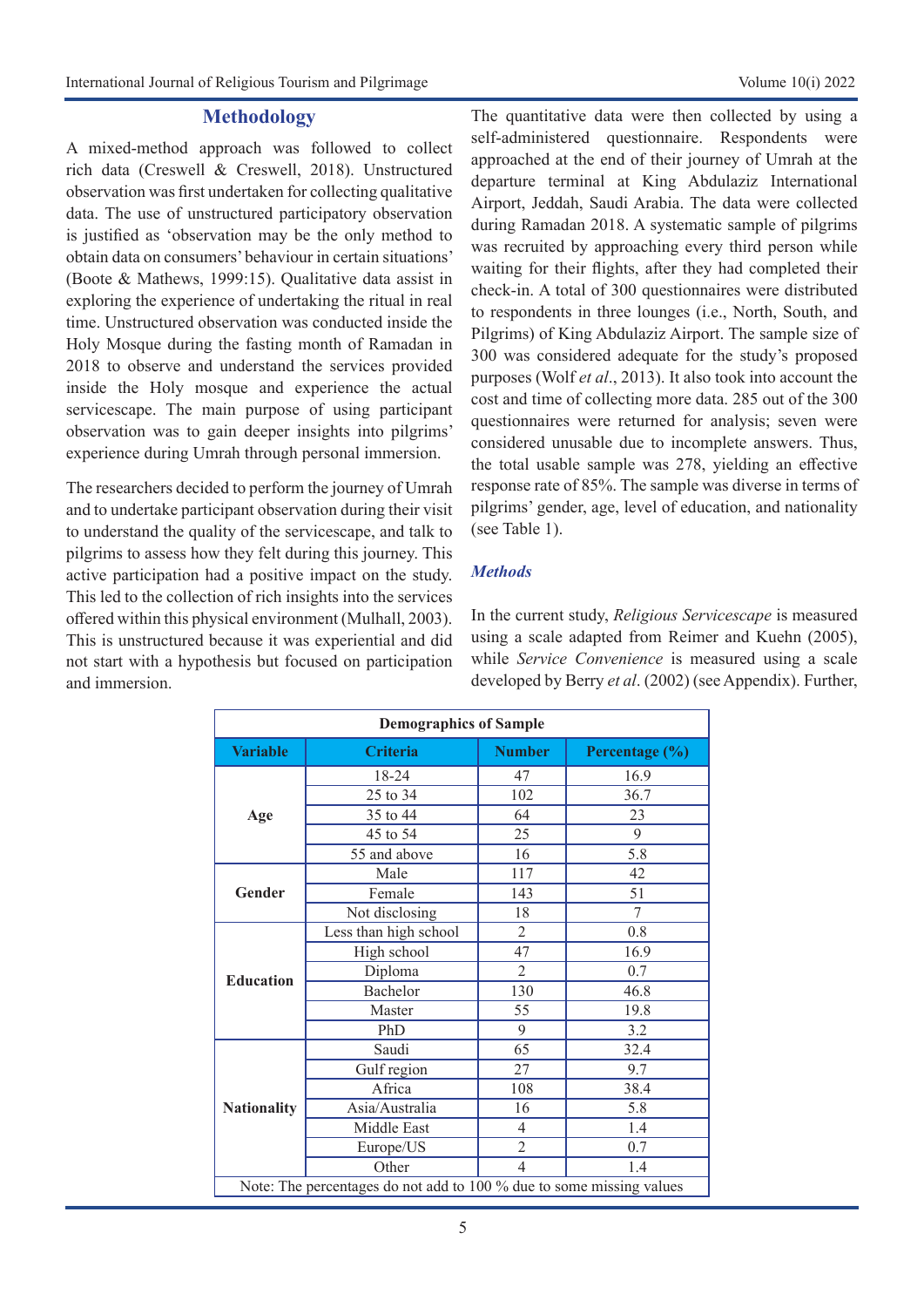| <b>Table 2: Behavioral Profile of Visitors</b> |                        |               |                    |  |  |
|------------------------------------------------|------------------------|---------------|--------------------|--|--|
| Variable                                       | <b>Criteria</b>        | <b>Number</b> | Percentage $(\% )$ |  |  |
|                                                | First-time Visitors    | 60            | 21.6               |  |  |
| <b>Familiarity with Umrah experience</b>       | <b>Repeat Visitors</b> | 218           | 78.4               |  |  |
| Visit other cities of Saudi Arabia             | Yes                    | 209           | 75.2               |  |  |
|                                                | No                     | 69            | 24.8               |  |  |

the scale measuring *Intention to Revisit* is adapted from a scale developed by Hsieh and Luo (2013), and *PWOM* is adapted from a scale developed by Ng *et al*. (2011). Perceived *Kaaba Attractiveness* is measured via one item developed for the study. A 5-point Likert scale (1=strongly disagree, 5=strongly agree) was used throughout the questionnaire. The data were analysed by SPSS, AMOS version 26.

## **Results and Discussion**

The findings of the observation demonstrated that the sacred place is designed to serve pilgrims and accommodate large numbers of heterogeneous people gathered to achieve one goal. The colours of the place are neutral, warm, and reassuring. The main feature in the space is signage that is carefully installed to ensure compliance with the ritual routines and assist in managing crowd movement. The extra fittings are to assure adequate lighting and temperature control. There are plenty of water fountains with disposable cups for sanitary purposes. The floor is all marble carefully laid to minimise any hazards for participants. The floor marble is selected with extra care to keep the surface cool and firm to protect pilgrims' feet from the extreme heat during summer as pilgrims should enter the place barefoot. The cleaning process is novel as the cleaning is ongoing and

appears to occur seamlessly with crowd movement. The odour is carefully managed to create a pleasant atmosphere. Specifically, the scent is well-controlled by using a unique type of Oud wood. The carpets are cleaned regularly and sprayed with precious rose water. There are large volumes of pilgrims in a relatively small space, and individuals move at their own pace. The crowds are self-managed with dedicated pilgrims seeking to achieve personal goals, while all trying to accomplish a common objective.

The quantitative analysis in this paper is conducted using several analytical techniques. The socio and behavioural demographic descriptions are shown in Table 1. The data show that the average respondent is relatively young as 36.7% are aged between 25 to 34 years old. The sample is gender-balanced as 51% are female, and 42% are male with 7% not disclosing their gender. The majority of pilgrim respondents were from Africa (38.4%) and Saudi Arabia (32.4%). Regarding the behavioural profile (see Table 2), 78.4% of the participants were visitors with multiple previous visits with only 21.6% on their first visit. 75.2% visited other cities of Saudi Arabia during the religious trip.

Data analysis was undertaken in three stages: the first stage was running Exploratory Factor Analysis (EFA) on

| Table 3: Correlations, Average Variance Extracted and Reliabilities                                                                                    |           |                  |          |          |          |
|--------------------------------------------------------------------------------------------------------------------------------------------------------|-----------|------------------|----------|----------|----------|
|                                                                                                                                                        |           |                  |          | 4        | 5        |
| 1, Religious Servicescape (RS)                                                                                                                         | .676      |                  |          |          |          |
| 2. Kaaba Attractiveness (KA)                                                                                                                           | $.402**$  | $\Omega$         |          |          |          |
| 3. Service Convenience (SC)                                                                                                                            | $.435***$ | $.218**$         | .739     |          |          |
| 4. Intention to Revisit (IR)                                                                                                                           | $.327**$  | $.248**$         | $.219**$ | .861     |          |
| 5. Positive word of Mouth (PWOM)                                                                                                                       | $.333**$  | $.256^{**}$      | $.290**$ | $.464**$ | .884     |
| Composite reliability                                                                                                                                  | .834      | $\left( \right)$ | .822     | .861     | .878     |
| Cronbach Alpha                                                                                                                                         | .830      | $\Omega$         | 0.818    | .859     | .879     |
| Mean                                                                                                                                                   | 4.008     | 4.5              | 3.743    | 4.366    | 4.256    |
| se (mean)                                                                                                                                              | .043      | .051             | .060     | .049     | .049     |
| Standard deviation                                                                                                                                     | .729      | .857             | .823     | .832     | .823     |
| <b>Skewness</b>                                                                                                                                        | $-1.149$  | $-2.211$         | $-.755$  | $-1.503$ | $-1.303$ |
| Kurtosis                                                                                                                                               | 2.112     | 3.271            | .041     | 2.538    | 1.851    |
| Note: *p<.05; **p<.01; ***p<.001. The figures on the diagonal are the square root of AVE, the figures below the<br>diagonal are Person's correlations. |           |                  |          |          |          |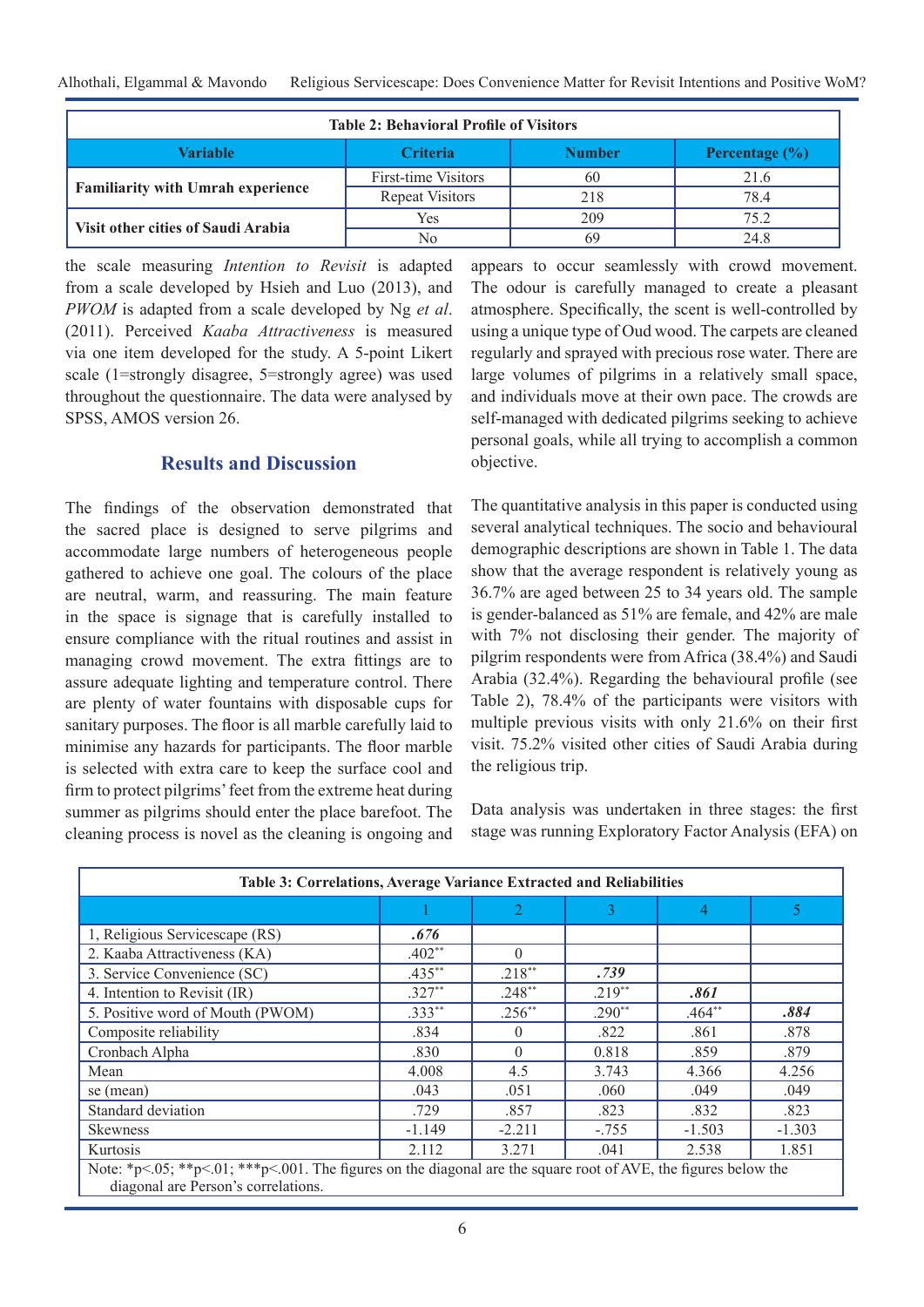| Table 11 INTRODUCING DUNGUN INTERVAS DU TRUSCAPU, DU TICE CONTUNIUM, IMARGA INTRODUCIS ANU INTERVIDU<br>to Revisit and PWOM          |               |            |         |                        |
|--------------------------------------------------------------------------------------------------------------------------------------|---------------|------------|---------|------------------------|
| <b>Hypothesis</b>                                                                                                                    | b(se)         | t-value    | p-value | Support/<br>no support |
| H1: Religious servicescape relates positively to service<br>convenience                                                              | .766(.145)    | $5.265***$ | < 0.001 | Support                |
| H2: Service convenience relates positively to intention to<br>revisit                                                                | .138(.046)    | $3.033**$  | < 01    | Support                |
| H3: Service convenience relates positively to PWOM                                                                                   | .100(.045)    | $2.214*$   | < 0.05  | Support                |
| H4: Kaaba attractiveness relates positively to service<br>convenience                                                                | $-.005(.088)$ | $-.058$    | .945    | Not supported          |
| H5: Kaaba attractiveness relates positively to intention to<br>revisit                                                               | .212(.056)    | $3.764***$ | < 0.001 | Support                |
| H6: Kaaba attractiveness relates positively to PWOM                                                                                  | .027(.055)    | .489       | .625    | Not Supported          |
| H7: Intention to revisit relates positively to PWOM                                                                                  | .481(.082)    | $5.870***$ | < 0.001 | Support                |
| Note: *p<0.05 **p<0.01 ***p<0.001 B Coefficient refers to unstandardized regression coefficient, standard error shown<br>in brackets |               |            |         |                        |

| Table 4: Relationship Between Religious Servicescape, Service Convenience, Kaaba Attractiveness and Intention |
|---------------------------------------------------------------------------------------------------------------|
| to Revisit and PWOM                                                                                           |

20 items to identify the underlying factors in the data. The Kaiser-Mayer-Olkin (KMO) measure of sampling adequacy was 0.856 and Bartlett's test of sphericity was significant ( $p = .000$ ). Principal component analysis was selected as the extraction method and varimax rotation was used to maximise factor differences and minimise overlapping meanings. A five-factor solution was confirmed by Kaiser's rule (eigenvalues>1). The eigenvalue ranged from 1.104 to 6.880 and the five factors explain 66.348 % of the total variance. Five items were removed due to cross-loadings.

The second stage was to conduct Confirmatory Factor Analysis (CFA) on the four factors (*Servicescape*, *Service Convenience*, *PWOM*, and *Intention to Revisit*). The results of the measurement model show:  $\chi^2$ =130.192; df=71; p<.001; CMIN/DF=2.58; GFI=.94; AGFI=.91; NFI=.92; TLI=.95; CFI=.96; RMSEA=.06.

The final stage was testing the structural equation model (SEM). The findings of testing the full model shows: χ2 **=**236.057; df=83; p<.001); CMIN/DF=2.84; GFI=.90; AGFI=.86; NFI=.87; TLI=.89; CFI=.91; RMSEA=.08.

Table 3 shows that the values for average variance extracted (AVE) were above .50 which confirms convergent validity. Construct reliability values for all latent constructs were above .70, ranging from .822 to .878 as shown (Table 3). Correlation between constructs was estimated and the values range between .218 and .464.

The findings in Table 4 show that *Religious Servicescape* is found to have a positive and significant impact on *Service* 

*Convenience* (b=.766, t=5.265, p<.001) supporting **H1**. Although the influence of *Servicescape* on *Service Convenience* was not significant in the medical care industry (Lee & Vichet, 2008), the *Servicescape*, in the this religious context, is found to be a highly significant antecedent (precursor) for *Service Convenience*. This finding corroborates previous studies on the role of *Religious Servicescape* as a key to service experience (Alhothali *et al*., 2021). This finding also verifies our observational study where the servicescape is carefully managed, and the ambient factors (i.e., temperature, odour, and cleanliness) are well-managed.

Prior studies demonstrate the role of *Service Convenience*  as an indicator for behavioural outcome intentions such as *PWOM* (Roy *et al*., 2020). The findings in the current study (see Table 4) confirm that *Service Convenience* is a key factor to influence *Intention to Revisit* (b=.138; t=3.033, p<.001), and for *PWOM* (b=.100; t=2.214, p<.001) which supports **H2** and **H3**. This could be because *Service Convenience* is of critical importance to pilgrims' safety, comfort, and enjoyment. This is perhaps related to the level of crowdedness - when crowdedness increases, pilgrims' perception of security decreases as they will be at risk of stampede, a major hazard, during mass gatherings (Illyas *et al*., 2013), and separation from groups and friends.

Moving on to *Kaaba Attractiveness*, it is found that *Kaaba Attractiveness* has no significant impact on *Service Convenience* (b=-.005; t=-.058), rejecting **H4**.

The results also show that *Kaaba Attractiveness*  significantly influences the *Intention to Revisit* (b=.212;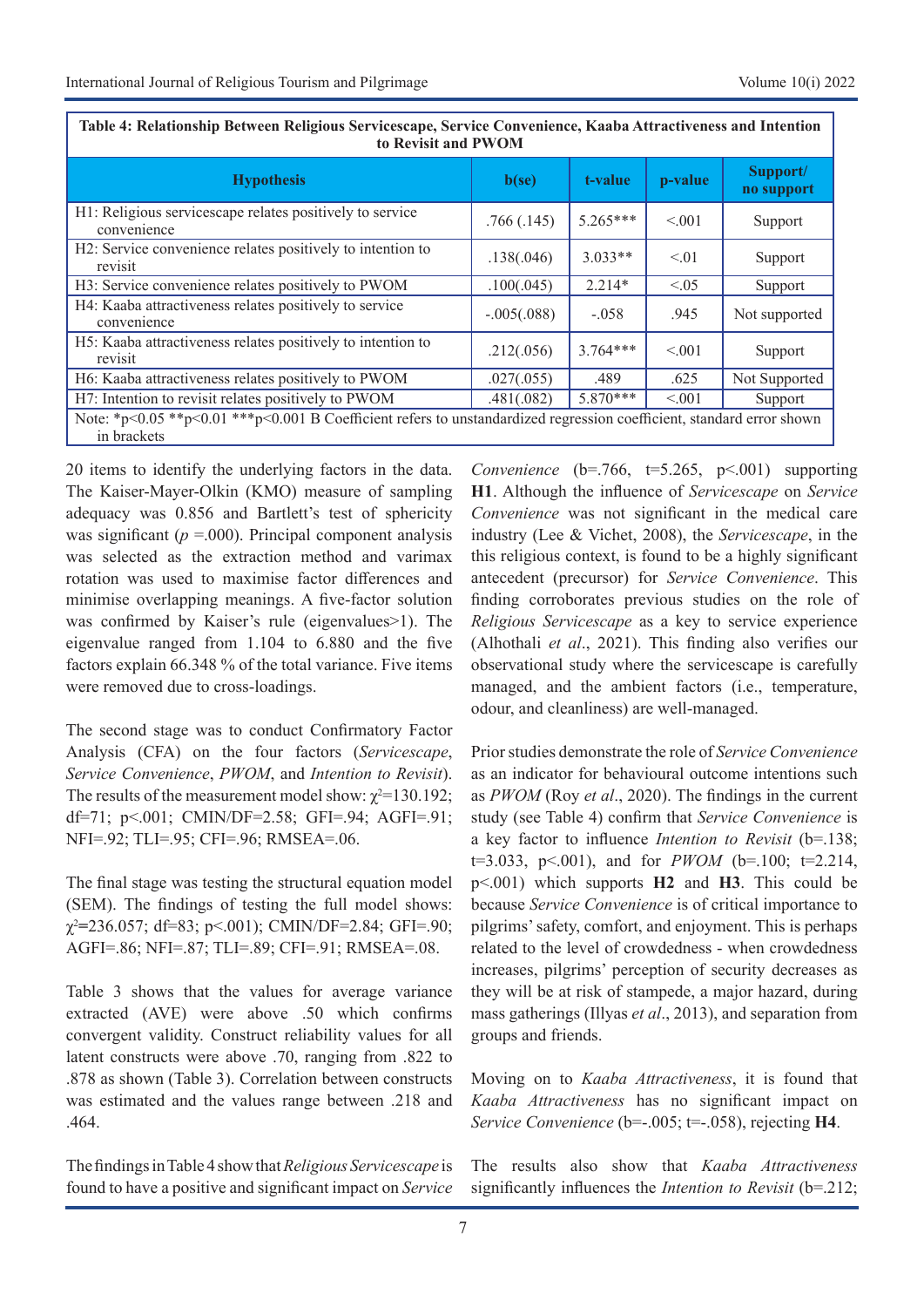Alhothali, Elgammal & Mavondo Religious Servicescape: Does Convenience Matter for Revisit Intentions and Positive WoM?

| <b>Table 5: The Indirect Effect</b>                                                                                                  |                  |          |                  |                  |  |
|--------------------------------------------------------------------------------------------------------------------------------------|------------------|----------|------------------|------------------|--|
| <b>Hypothesis H4</b>                                                                                                                 | $\mathbf b$ (se) | t-value  | <b>Boot LICI</b> | <b>Boot HICI</b> |  |
| $H8: RS---SC---IR$                                                                                                                   | 0.047(0.032)     | 1.468    | $-0.011$         | 0.116            |  |
| $H9: RS---SC---PWOM$                                                                                                                 | 0.088(0.043)     | $2.046*$ | 0.009            | 0.179            |  |
| $H10: Kaaba---SC---IR$                                                                                                               | 0.037(0.018)     | $2.055*$ | 0.007            | 0.077            |  |
| H11: Kaaba---SC-- PWOM                                                                                                               | 0.051(0.023)     | $2.217*$ | 0.013            | 0.103            |  |
| Note: *p<0.05 **p<0.01 ***p<0.001 B Coefficient refers to unstandardised regression coefficient, standard error<br>shown in brackets |                  |          |                  |                  |  |

t=3.764, p<.001) supporting **H5**; however, *Kaaba Attractiveness* has an insignificant impact on *PWOM*  (b=.027; t=.489) rejecting **H6**. Thus, the ambience, design, and thus the overall *Kaaba Attractiveness* is a major contributor to increasing pilgrims' *Intention to Revisit* the Holy Mosque.

The observational study has also confirmed how pilgrims were enjoying the experience of worshipping around the Kaaba. This might be attributed to the fact that circulating and experiencing Kaaba is considered an important part of the Umrah ritual. In particular, some pilgrims believe that the more they watch Kaaba, the more religious rewards they get. Further, the findings show that *Intention to Revisit* influences *Positive Word of Mouth* dissemination (b=.481; t=5.870, p<.001) supporting **H7**.

The findings (Table 5) demonstrate that *Service Convenience* does not mediate the relationship between *Religious Servicescape* and *Intention to Revisit* (b=0.047; t=1.468) rejecting **H8**. This suggests there may be other mediators that are more important than *Service Convenience* (Zhao *et al*., 2010). These may include the cost of the trip especially for international pilgrims, it may indicate the difficulties of getting visas (at least during data collection in 2018) and may also suggest older pilgrims may consider their obligations fulfilled and do not intend to revisit.

The findings also show that *Service Convenience*  mediates the relationship between *Religious Servicescape*  and *PWOM* (b=.088; t=2.046\*, p<.05) supporting **H9**. This finding corroborates prior studies which show that the relationship between *Servicescape* and *PWOM* is significantly mediated by *Service Convenience* (Chang & Polonsky, 2012). Pilgrims are likely to talk about the level of *Service Convenience* to their friends and relatives after their visit; hence the indirect relationship is strong. Based on these findings, *Service Convenience* matters to pilgrims for several reasons: large masses could be a problem to pilgrims, leading to greater perceived risk

(i.e., loss of property and separation from groups) and the associated anxiety of being pushed during congestion and falling due to stampedes. Hence, increasing *Service Convenience* could contribute to pilgrims' feelings of security, serenity, and comfort. The findings show that *Service Convenience* mediates the relationship between *Kaaba Attractiveness* and both *Intention to Revisit* and *PWOM* (b=0.037; t=2.055\*, p<.05)(b=.051, t= 2.217\*, p<.05), supporting **H10** and **H11**. This could perhaps be because the Kaaba creates a 'halo' effect. Those attracted by the Kaaba are likely to positively experience the *Service Convenience*. This leads to positive effects on *Intention to Revisit* and passing on *PWOM*.

# **Theoretical Contribution**

This study contributes to the tourism literature by emphasising the role of *Service Convenience* on the *Intention to Revisit* a particular place and the generation of *PWOM*. The study provides a deeper understanding of the factors contributing to the Umrah experience and their subsequent effect on pilgrims' behavioural outcomes. The findings show that *Religious Servicescape*  significantly influences *Service Convenience*. Further, service convenience has a significant impact on *Intention to Revisit* and *PWOM*. *Service Convenience*  is also a significant mediator between *Servicescape* and *PWOM* (Chang & Polonsky, 2012). However, *Service Convenience* does not mediate the relationship between *Religious Servicescape* and *Intention to Revisit*. As a consequence, *Service Convenience* in the religious context matters to pilgrims and the General Presidency of the Affairs of the Two Holy Mosques.

Further, *Kaaba Attractiveness* is key to increasing pilgrims' *Intention to Revisit* and generate positive word of mouth about pilgrims' visiting experience. The current findings add substantially to our understanding of the factors influencing pilgrims' experience of Umrah at the Holy Mosque in Makkah. We note the significance of the Kaaba in potentially providing a salience or a halo effect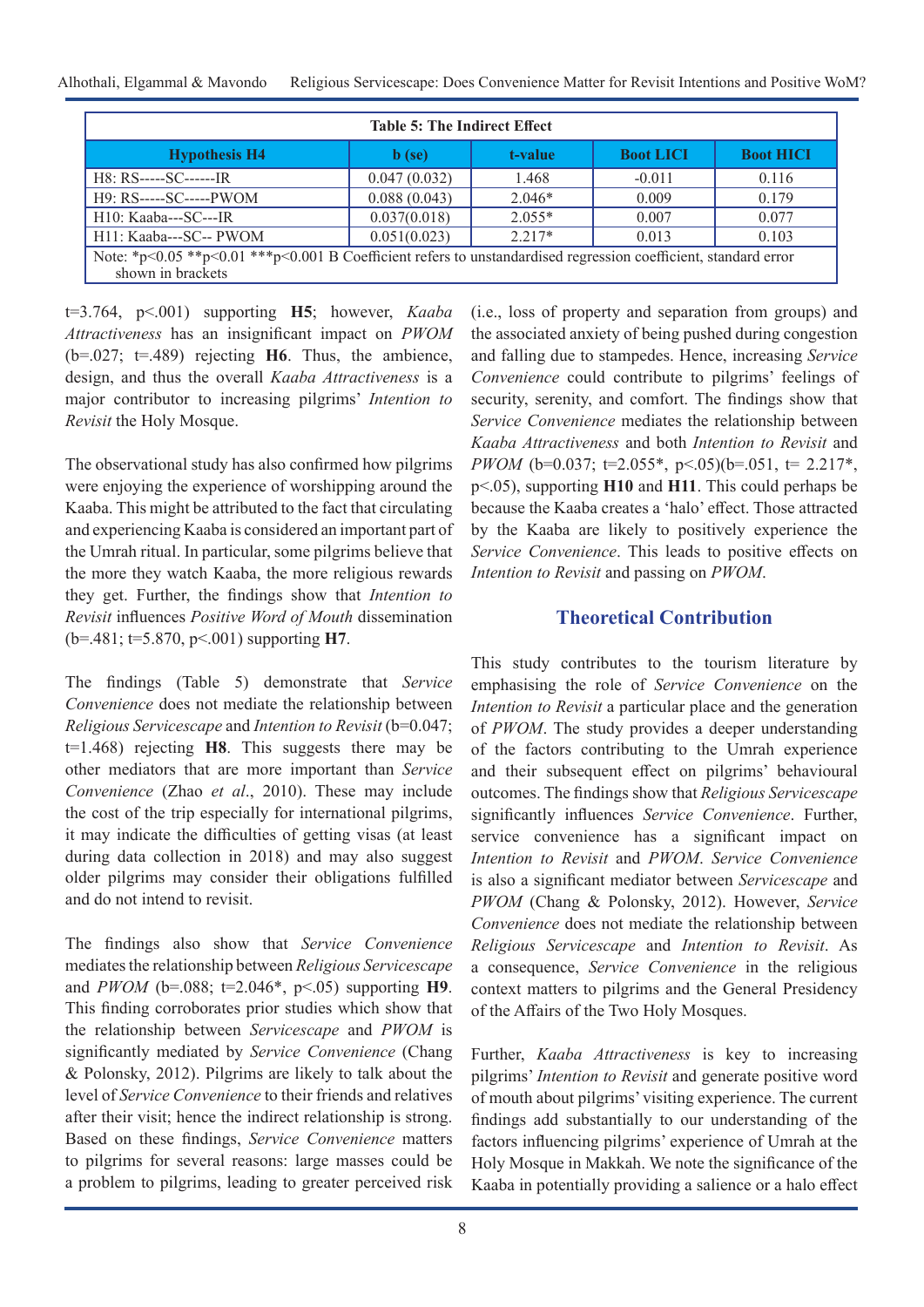on pilgrims' experiences and behavioural intentions. The results provide additional evidence concerning the critical impact of place attractiveness on pilgrims' *Intention to Revisit* and *PWOM*. In particular, the study emphasises the role of religious attractions (i.e., Kaaba) to the religious visitor's consumption experience.

# **Managerial Implications**

The findings of this study have several important implications for future practice. Utilising religious cues and symbols could support marketing and tourist managers in attracting visitors and could also promote tourist activities and services to religious visitors. They could also add value to branding the two Holy cities (i.e., Makkah and Madina) and inform the decisionmakers to build a strategy for branding the religious destinations. Since Kaaba is found of critical importance to pilgrims, the symbol of Kaaba could be highlighted and better utilised by the Saudi tourism Authority during their tourism attractions campaigns. Furthermore, since *Service Convenience* is critical to stimulating *PWOM*, the General Presidency of the Affairs of the Two Holy Mosques should consider the importance of increasing levels of *Service Convenience* to pilgrims. This could be by investing in advanced technologies to minimise the hazards of crowdedness.

The more recent COVID-19 guidelines and strategies are lessons that the GPAM should learn from. The investment in technologies such as the *Etamarna* App, where the visitor book a visit to the mosque, and *Tawakalna* the COVID-19 tracking App, followed by the country during their fight with the pandemic have been seen as successful in managing crowds inside the mosque. Hence, the GPAM should continue their efforts to increase pilgrims' feelings of convenience and comfort inside the mosque to encourage *PWOM* and stimulate *Intention to Revisit* for those who can afford it.

For pilgrims, it is important to raise their awareness of the potential opportunities available for them to maximise the benefits from their Umrah journey. Since GPAM has operationalised important regulations to maximise their convenience, safety, and comfort in undertaking the Umrah ritual, time will be available for them to include other activities based on their intentions and motivations. For example, learning about Islamic history, exploring heritage areas around Makkah, and helping the community by buying Saudi handmade souvenirs (Elgammal *et al.,* 2022), particularly ones that include Kaaba, the Holy Mosques, and other ritual symbols, and play a positive part before they go to their homes. With the new visa allowances, pilgrims could plan for their visits differently by undertaking their rituals and spending a few days exploring other places perhaps nearby Makkah and Madina, and then revisit the Holy Mosque to perform a second Umrah if they want before final departure from KSA. In this case, the GPAM is planning to be prepared for the various pilgrim groups' itineraries, ensuring that facilities are available in various historical and heritage spots. Furthermore, applying concepts such as carrying capacity, green practices and sustainable tourism planning should be beneficial in the long run to maximise benefits for the Saudi economy, society, and the environment (Elgammal & Alhothali, 2021).

## **Limitations and Future Studies**

Notwithstanding the empirical results, the research behind this paper has some limitations which future research may address. The sample was not representative of all Umrah performers since the questionnaire was developed in only two languages (English and Arabic); hence the sample excludes those not competent in either of these languages. Future studies should attempt to include additional languages such as Indonesian, Malay, Urdu and Chinese. Additionally, the sample did not capture the perspectives of the elderly pilgrims. Future studies could allow for assisted completion of the questionnaire by people of different ages who speak different languages. The elderly pilgrims are an important segment since most people postpone their visit to undertake Umrah until their old age.

The current study was limited to a specific religious context, and further studies could be conducted in other religious cities such as Madina (i.e., the second Holy city in Saudi Arabia). For international comparability of religious studies, holy sites in other contexts could be studied. The current study has only examined one dimension of *Service Convenience* (i.e., access convenience). Other dimensions of *Service Convenience* could matter to pilgrims, such as the convenience of seeking help and support when needed and the convenience of re-joining their fellow pilgrims in case of being lost.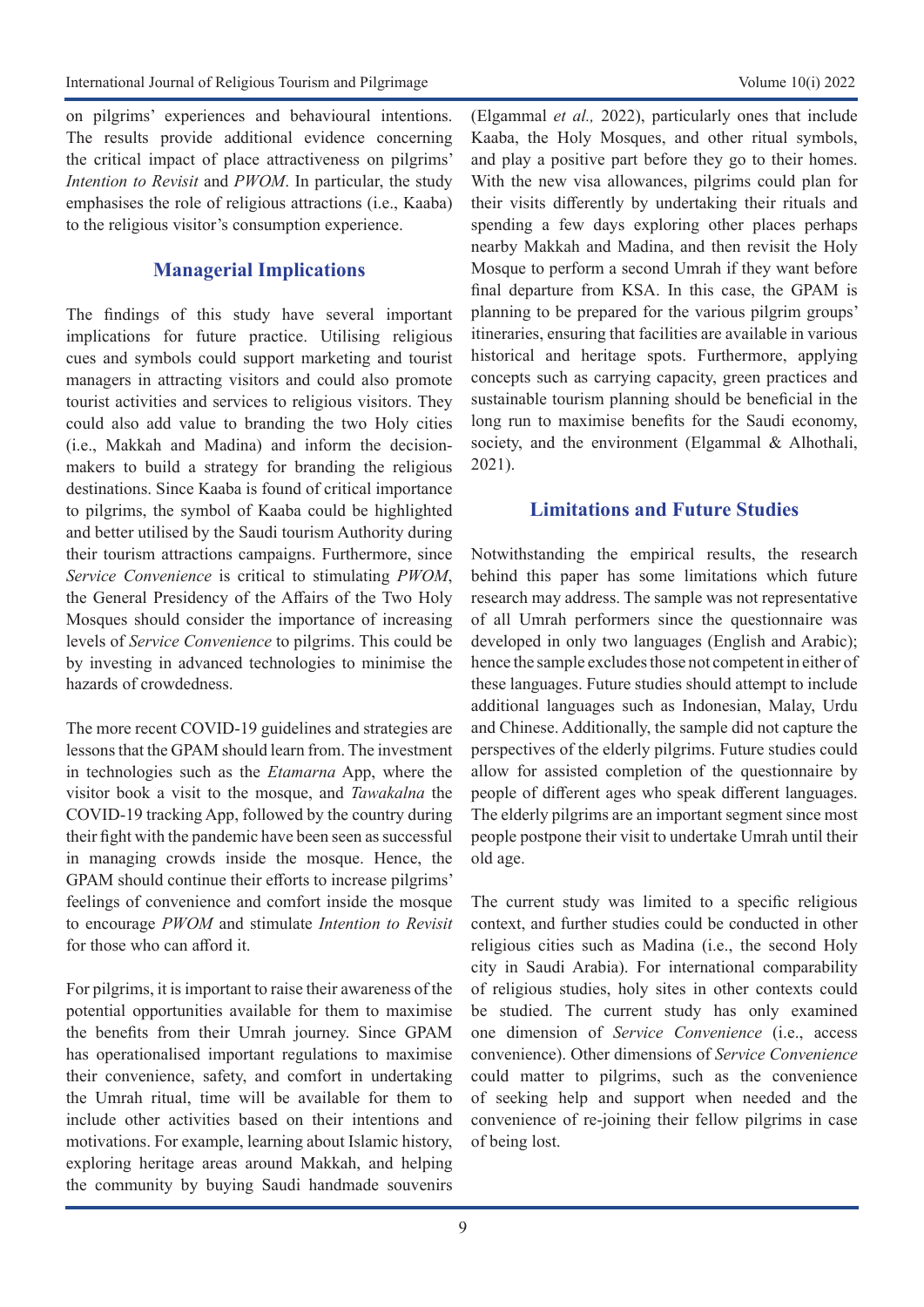Finally, the collection of data was undertaken during departure at the airports. Ideally, data collection could be undertaken shortly after the pilgrims complete their Umrah journey when their memories are more fresh and vivid. While this presents challenges it would be worthwhile exploring new ways to overcome this and follow up with such investigation.

# **Acknowledgement**

This work is funded by the deanship of Scientific Research (DSR), University of Jeddah, Jeddah, under grant No. (Uj-02-18-ICP). The authors, therefore, acknowledge with thanks DSR technical and financial support

# **References**

- Abubakar, B. and Mavondo, F. (2014) Tourism Destinations: Antecedents to Customer Satisfaction and Positive Word-of-Mouth. *Journal of Hospitality Marketing & Management,* 23(8): 833–864.
- Alba, J., Lynch, J., Weitz, B., Janiszewski, C., Lutz, R., Sawyer, A., and Stacy, W. (1997) Interactive Home Shopping: Consumer, Retailer, and Manufacturer Incentives to Participate in Electronic Marketplaces. *Journal of Marketing,* 61(3): 38–53**.**
- Alhothali., G. T., Elgammal, I. and Mavondo, F. (2021) Religious Servicescape and Intention to Revisit: Potential Mediators and Moderators. *Asia Pacific Journal of Tourism Research,* 26 (3): 308-328, DOI: 10.1080/10941665.2020.1862885.
- Arnould, E., Price, L. and Tierney, P. (1998) Communicative Staging of the Wilderness Servicescape*. The Service Industries Journal,* 18.(3): 90–115.
- Berry, L., Seiders, K. and Grewal, D. (2002) Understanding service convenience. *Journal of Marketing*, 66(3):1-17
- Berry., L. and Parasuraman, A. (1991) *Marketing Services Competing Through Quality*. New York: Free press
- Bitner, M.J. (1992) Servicescapes: The Impact of Physical Surroundings on Customers and Employees*. Journal of Marketing*, 56 (2): 57-71.
- Boote, J. and Mathews, A. (1999) Saying is one thing; doing is another: the role of observation in marketing research. *Qualitative Market Research: An International Journal,* 2(1): 15–21.
- Brown, L.G. and McEnally, M. (1993) Convenience: Definition, Structure, and Application. *Journal of Marketing Management*, 2 (3): 47–56.
- Brown, B., Perkins, D.D. and Brown, G. (2003) Place attachment in a revitalizing neighborhood: Individual and block levels of analysis*. Journal of Environmental Psychology*, 23(3): 259–271.
- Brown, G. and Raymond, C. (2007) The relationship between place attachment and landscape values: Toward mapping place attachment. *Applied Geography*, 27(2): 89-111.
- Chang, M.Y., Chen, K., Pang, C., Chen, C.M. and Yen, D.C. (2013) A study on the effects of service convenience and service quality on maintenance revisit intentions. *Computer Standards & Interfaces*, 35(2):187-194.
- Chang, Y-W. and Polonsky, M.J. (2012) The influence of multiple types of service convenience on behavioral intentions: The mediating role of consumer satisfaction in a Taiwanese leisure setting. *International Journal of Hospitality Management*, 31(1): 107–1182.
- Chiang, C. (2018) Influences of price, service convenience, and social servicescape on post-purchase process of capsule hotels. *Asia Pacific Journal of Tourism Research*, 23(4): 373-384.
- Cohen, J.B., Fishbein, M. and Ahtola, O.T. (1972) The Nature and Uses of Expectancy-Value Models in Consumer Attitude Research. *Journal of Marketing Research,* 9(4): 456-60.
- Creswell, J.W. and Creswell, J.D. (2018) *Research design: qualitative, quantitative, and mixed methods approaches*. Thousand Oaks, CA: SAGE Publications, Inc.
- Davidow, M. (2003) Have you heard the word? The effect of word of mouth on perceived justice, satisfaction and repurchase intentions following complaint handling. *Journal of Consumer Satisfaction, Dissatisfaction and Complaining Behavior*, 6: 67-80.
- Eid. R. (2012) Towards a High-Quality Religious Tourism Marketing: The Case of Hajj Service in Saudi Arabia, *Tourism Analysis*, 17(4): 509–522.
- Elgammal, I., Alhothali, G.T. and Sorrentino, A. (2022 forthcoming) Segmenting Umrah performers based on outcomes behaviors: a cluster analysis perspective, *Journal of Islamic Marketing*, https://doi.org/10.1108/ JIMA-01-2021-0004
- Elgammal, I. and Alhothali, G.T. (2021) Towards Green Pilgrimage: A Framework For Action in Makkah, Saudi Arabia, *International Journal of Religious Tourism and Pilgrimage*, 9(1), Article 5. doi:https://doi.org/10.21427/69x1-d516 Available at: https://arrow.tudublin.ie/ijrtp/vol9/iss1/5
- Farquhar, J. and Rowley, J. (2009) Convenience: a services perspective, *Marketing Theory,* 9(4): 425–438.
- Formica, S. and Uysal, M. (2006) Destination attractiveness based on supply and demand evaluations: An analytical framework. *Journal of Travel Research*, 44 (4):418– 430.
- Gartner, W. (1989) Tourism image: Attribute measurement of state tourism products using multidimensional scaling techniques, *Journal of Travel Research*, 28 (2): 16-20.
- Gremler, D.D., Gwinner, K.P. and Brown, SW. (2001) Generating positive wordofmouth communication through customeremployee relationships. *International Journal of Service Industry Management*, 12 (1):44–59.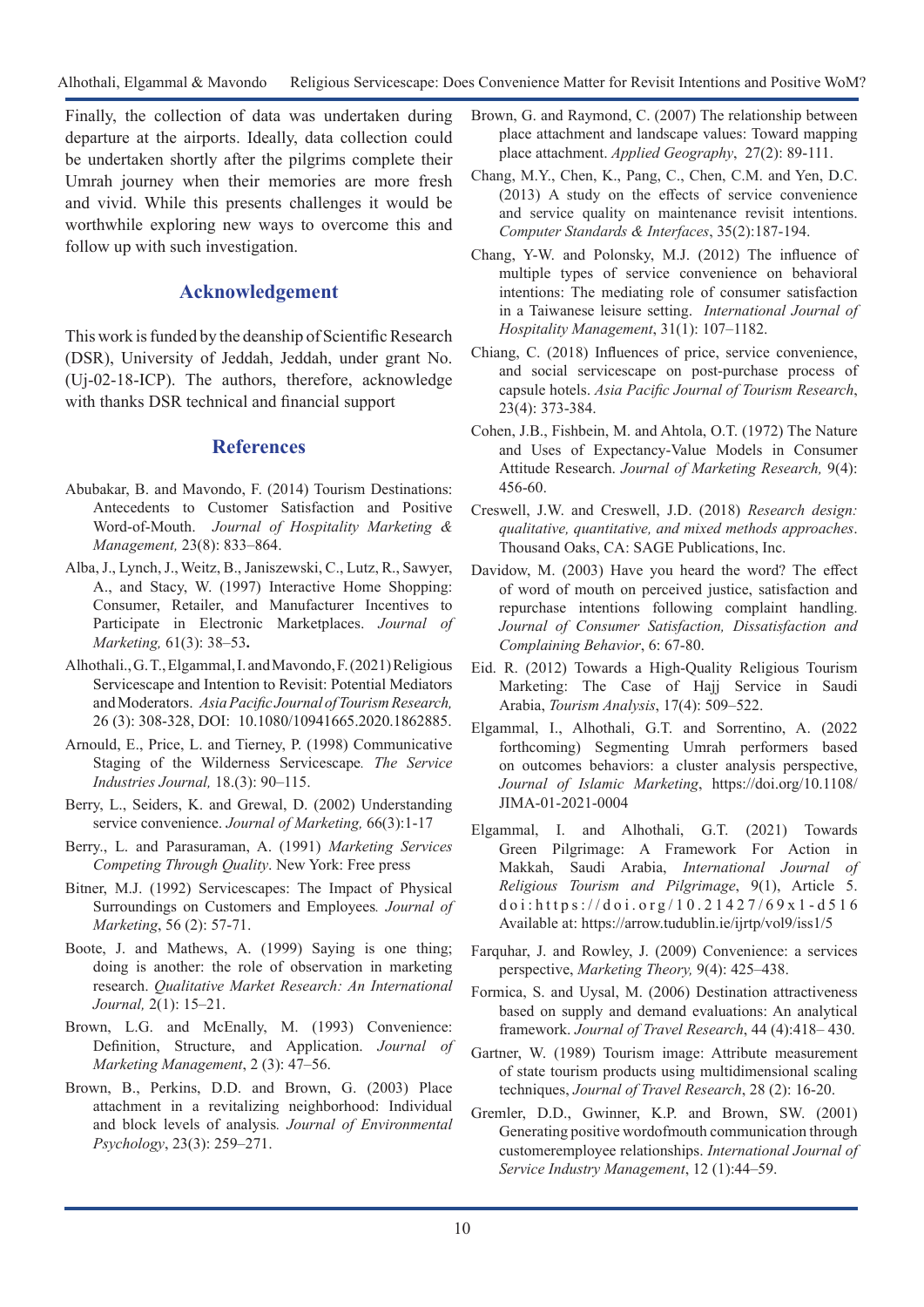- Han, H. and Kim, Y. (2010) An investigation of green hotel customers' decision formation: Developing an extended model of the theory of planned behavior. *International Journal of Hospitality Management*, 29 (4): 659-668.
- Hsieh, L. and Luo, S. (2013) Reconstructing Revisit Intention Scale in Tourism. *Journal of Applied Sciences*, 13 (18): 3638–3648.
- Hu, Y. and Ritchie, B. (1993), Measuring destination attractiveness: A contextual approach. *Journal of Travel Research*, 32 (2): 25–34.
- Illyas, F,T., Mani, S.K., Pradeepkumar, A.P. and Mohan, K. (2013) Human stampedes during religious festivals: A comparative review of mass gathering emergencies in India. *International Journal of Disaster Risk Reduction*, 5 (9): 10–18.
- Jalilvand, M.R., Samiei, N., Dini, B. and Manzari, P.Y. (2012) Examining the structural relationships of electronic word of mouth, destination image, tourist attitude toward destination and travel intention: An integrated approach. *Journal of Destination Marketing & Management*, 1(1-2): 134–143.
- Kelley, E.J. (1958) The importance of convenience in consumer purchasing. *Journal of Marketing,* 23(1): 32-38.
- Kim, H.B. (1998) Perceived attractiveness of Korean destinations. *Annals of Tourism Research,* 25(2): 340–361.
- Kotler, P. and Zaltman, G. (1971) Social Marketing: An Approach to Planned Social Change. *Journal of Marketing,*  35(3): 3–12.
- Kozak, M. (2001) Repeater's behavior at two distinct destinations. *Annals of Tourism Research,* 28 (3): 784-807.
- Lee, S., Chua, B.L., Kim, H.C. and Han, H. (2017) Shaping and enhancing airport lounge experiences: the application of brand personality and image congruity theories. *International Journal of Contemporary Hospitality Management*, 29 (11/12): 2901–2920.
- Lee, L.T.S. and Vichet, K. (2008) The effects of service climate and servicescape on service convenience in the hospital. *International Journal of Services and Standards*, 4 (4): 415-436.
- Mari, M. and Poggesi, S. (2013) Servicescape cues and customer behavior: a systematic literature review and research agenda. *The Service Industries Journal*, 33(2): 171–199.
- Maxham, J.G. (2001) Service recovery's influence on consumer satisfaction, positive word-of-mouth, and purchase intentions. *Journal of Business Research*, 54(1):11–24.
- Meinung, A. (1995) Determinants of the attractiveness of tourism region. In Moutinho (Eds.) *Tourism Marketing and Management Handbook*. Hertfordshire: Prentice Hall.
- Middleton, V. (1989) Tourist product In F. S. Witt & L. Moutinho (Eds.) *Tourism marketing and management handbook*. London: Prentice Hall.
- Morganosky, M. (1986) Cost versus Convenience-oriented Consumers: Demographic, Lifestyle, and Value Perspectives*. Psychology and Marketing*, 3 (1): 35–46.
- Mulhall, A. (2003) In the field: Notes on observation in qualitative research. *Journal of Advanced Nursing,* 41(3): 306-313.
- Ng, S., David, M.E. and Dagger, T.S. (2011) Generating positive wordofmouth in the service experience. *Managing Service Quality: An International Journal*, 21(2):133–151.
- Ranaweera, C. and Prabhu, J. (2003) On the relative importance of customer satisfaction and trust as determinants of customer retention and positive word of mouth. *Journal of Targeting Measurement and Analysis for Marketing*, 12(1): 82–90.
- Reimer, A. and Kuehn, R. (2005) The impact of servicescape on quality perception. *European Journal of Marketing,* 39 (7/8): 785–808.
- Roy, S.K., Shekhar, V., Quazi, A. and Quddas, M. (2020) Consumer engagement behaviors: do service convenience and organizational characteristics matter? *[Journal of](https://www.emerald.com/insight/publication/issn/2055-6225)  [Service Theory and Practice,](https://www.emerald.com/insight/publication/issn/2055-6225)* 30 (2): 195-232.
- Swaarbrooke, J. (1995) *The development and management of visitor attractions*. Oxford: Butterworth-Heinemann.
- Vengesayi, S., Mavondo, F. and Reisinger, Y. (2009) Tourism destination attractiveness: attractions, facilities, and people as predictors. *Tourism Analysis,* 14 (5): 621–636.
- Vision 2030. Retrieved from https://vision2030.gov.sa/en. Accessed on December 7, 2019.
- Walls, A., Okumus, F., Wang, Y. and Kwun, D.J. (2011) Understanding the customer experience: An exploratory study of luxury hotels. *Journal of Hospitality Marketing & Management*, 20 (2):166-197.
- Westbrook, R.A. (1987) Product / Consumption-Based Affective Responses and Postpurchase Processes. *Journal of Marketing Research*, 24(3): 258-270.
- Wolf, E.J., Harrington, K.M., Clark, S.L. and Miller, M.W. (2013) Sample Size Requirements for Structural Equation Models. *Educational and Psychological Measurement,* 73(6):913–934.
- Yale, L. and Venkatesh, A. (1986) Toward the Construct of Convenience in Consumer Research. *Advances in Consumer Research*, 13: 403–408.
- Zhao, X., Lynch, J.G. and Chen, Q. (2010) Reconsidering Baron and Kenny: Myths and Truths about Mediation Analysis. *Journal of Consumer Research,* 37(2): 197-206.